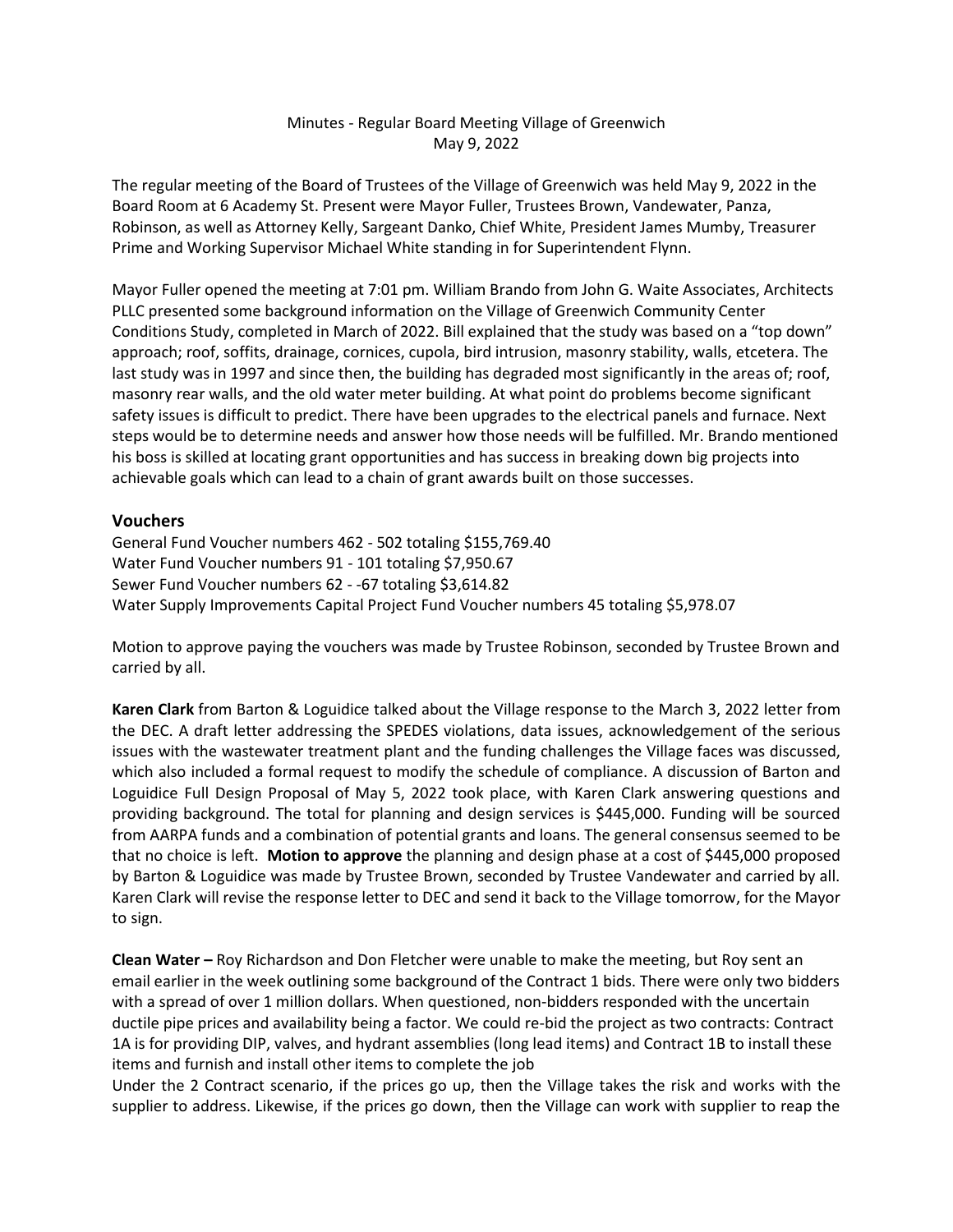benefit. This also gets the materials in manufacturing now, as we prepare to re-bid the other work. The Board of Trustees agreed this new two-contract plan looks like the best path forward.

#### **Department Reports**

**Fire:** Chief White delivered the April report: Jackie White back to active status; 20 calls, 12 EMS, 1 building fire. Total member hours 728.07. Ray Energy has bid \$25,000 for the old fire truck. Chief White would like to sell it to them for a number of reasons; he doesn't want to pay for any unexpected repairs, it is taking up valuable real estate in the fire house, and the truck will be donated by Ray Energy to a North Country facility which is in need. **Motion** to sell the 2000 HME Fire Engine to Ray Energy for the sum of \$25,000 made by Trustee Brown, seconded by Trustee Vandewater and carried by all. Chief White excused himself to attend a school event at 8:10pm.

**Police:** Sargeant Danko delivered the April report: 11 cases were handled with 39 reported to the DCJS for the year. Four arrests, 12 for the year. There were 33 calls for service. Incidents handled; multiple harassments, and domestic violence, trespass, dog complaints, fraud, agency assists and civil complaints.

**DPW:** Superintendent Flynn delivered the March report. The potholes have been addressed with winter mix. This is a temporary solution. There are two particularly bad streets, which will have to be either paved this season or dovetailed with the water project. Spring clean-up will be from 4/18- 4/22 with Thunder Mountain open that week. The furnace that Trustee Tefft offered for purchase was assessed, and deemed unsuitable due to the horizontal space it needs to occupy. Asking the Board to appoint Michael Smith to Working Supervisor for one year. **Motion** to approve the appointment of Michael Smith to Working Supervisor for the period of one year made by Trustee Vandewater, seconded by Trustee Brown and carried by all.

**Youth:** President Mumby delivered the April report. Attendees: 297, volunteer hours: 50.25. Program Manager is leaving at the end of May. The search is on for a replacement.

**Mayor:** Mayor Fuller delivered the April report - **2022 NYPA Customer Clean Energy Exchange 2022** I will be attending this NYPA conference on Wednesday; it will be an opportunity to learn about clean energy opportunities that can benefit the Village. **New York Main Street Grant** This grant is moving forward with RFPs for contracts going out for several of the businesses that are part of the NYMS program. **Brownfields Opportunity Area Grant** We are continuing work on the next steps for this program. We have identified the Village priorities. We will proceed with preparing the application for the pre-Development work, which will focus on design work for the designated sites. The cost of this grant will be assumed by the Town of Greenwich, since the Village paid for the initial BOA grant. **Comprehensive Plan** I have had a couple of meetings with the Town about working on a comprehensive plan that will update the Town's plan and add in a plan for the Village. So, this will be another shared project. We will be discussing and I hope approving the plan at the June meeting. I've discussed funding it with ARPA funds, and our Treasurer concurs that this will work. I will distribute the proposal for the work to the Board, and we will discuss it at the June meeting. **Water Project RFP** documents have gone out for the next contracts for the project. We will discuss at this meeting. **WQIP Grant We** will discuss the wastewater system at this meeting. **Converting Streetlights to LED** The next step will be procuring the